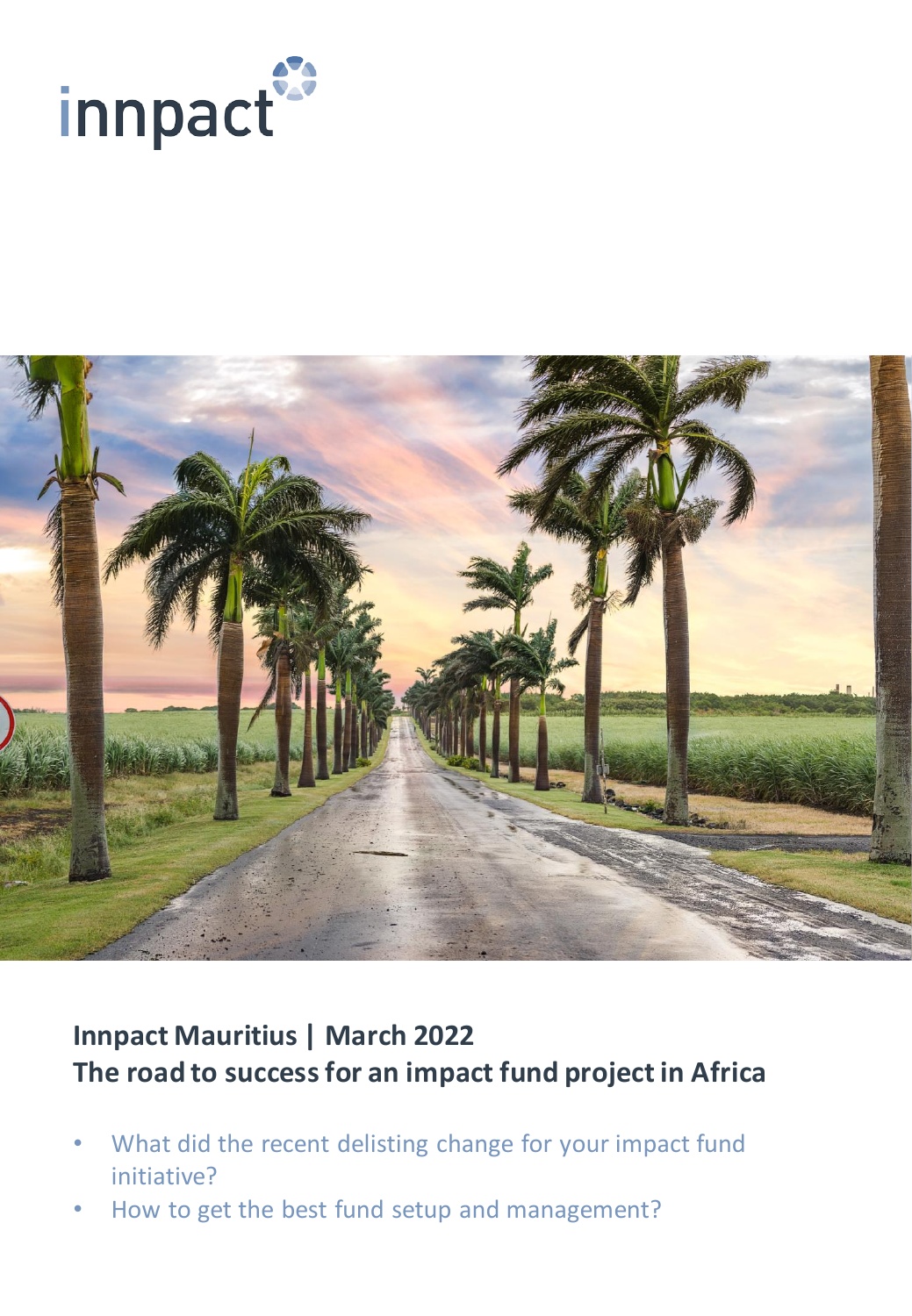### **Mauritius, an exceptional financial environment**

Mauritius has always been the preferred gateway for impact fund promoters. Be it for its geographical location by bridging Asia, Africa and Europe or for its long-standing collaboration with European countries as being a prominent place of domicile for impact investments. A series of trade agreements with India, China and Africa and through its network of Investment Promotion Protection Agreements, Mauritius offers protection of foreign investments in the main African nations.

The excellence of the Mauritian offshore is historical. It was built on three decades of know-how in the service of the fund industry. Originally, Mauritius was a gateway for the creation of local funds to make investments in Asia, and now in Africa where it offers many advantages: bilateral treaties, ease of transacting with African banks, ease of opening up accounts in local currency, legal networks, etc. Over time, a broad spectrum of financial services has been built to form a financial ecosystem of excellence and the Offshore is now a recognised international finance place and able to compete with other leading centres. The country has been ranked first in Africa for ease of Doing Business by the World Bank.

#### **The listing parenthesis**

The period of grey and blacklisting started when the Financial Action Task Force ("FATF") identified strategic deficiencies in the AML/CFT framework of Mauritius and included Mauritius on its grey list of high-risk jurisdictions countries (the "FATF Grey List") in February 2020. Mauritius was then officially placed on the European Union Blacklist. Since that day, the government, the financial sectors both public and private have been working hand in hand to demonstrate Mauritius political commitment to enhance its AML/CFT framework.

Despite the listings and Covid, the activities of the fund industry slowed down but were not at a halt. Indeed, according to the Mauritius Financial Services Commission (FSC) Newsletter dated July to September 2021, 4,186 new licenses were issued by the regulator only for the period from June 2021 to September 2021 – out of which 759 GBCs. 26% of the licenses are from Europe with 55% investment in Africa. The announcement of the delistings not only reinforces the confidence of impact fund investors in the Mauritian jurisdiction but also helps Mauritius to look forward by strengthening its position and offering a promising environment for impact businesses with more resilient legislations. The number of impact funds using Mauritius as their structuring platform is increasing day by day, and the Mauritian authorities are actively supporting them

The passage from Grey and Blacklist to delisting has helped Mauritiusto embrace a clearer legal, compliance and regulatory framework adhering with international practices and boosting the confidence of investors in the jurisdiction. The Mauritian financial ecosystem has now the full infrastructure with a transparent and resilient legal and regulatory framework with political stability providing a conducive approach for the setting up of impact funds.

Established in 2018, Innpact Mauritius relies on the 15 years' experience of Innpact S.A., the mother company, which has supported the creation of over 30 impact funds and has advised impact investments worth over \$8bn by providing unique expertise and state-of-the-art services. More than ever, the Innpact team stands ready with our Mauritian team and our fund platform MIFGA - Mauritius Impact Finance Gateway to Africa to boost the number of impact fund [initiatives](https://www.linkedin.com/company/mifga-mauritius-impact-finance-gateway-to-africa/) for Africa.

# **The Listing in key dates**

**February 2020**  The FATF included Mauritius on its grey list of high-risk jurisdictions countries.

**October 2020**  Mauritius was officially placed on the European Union Blacklist.

**In the meantime,**  working groups were constituted and several reports were submitted to the FATF.

**October 2021** Mauritius was removed from the FATF grey list.

**January 2022** Mauritius was removed from the EU blacklist.

**March 2022** Official delisting from the EU Blacklist.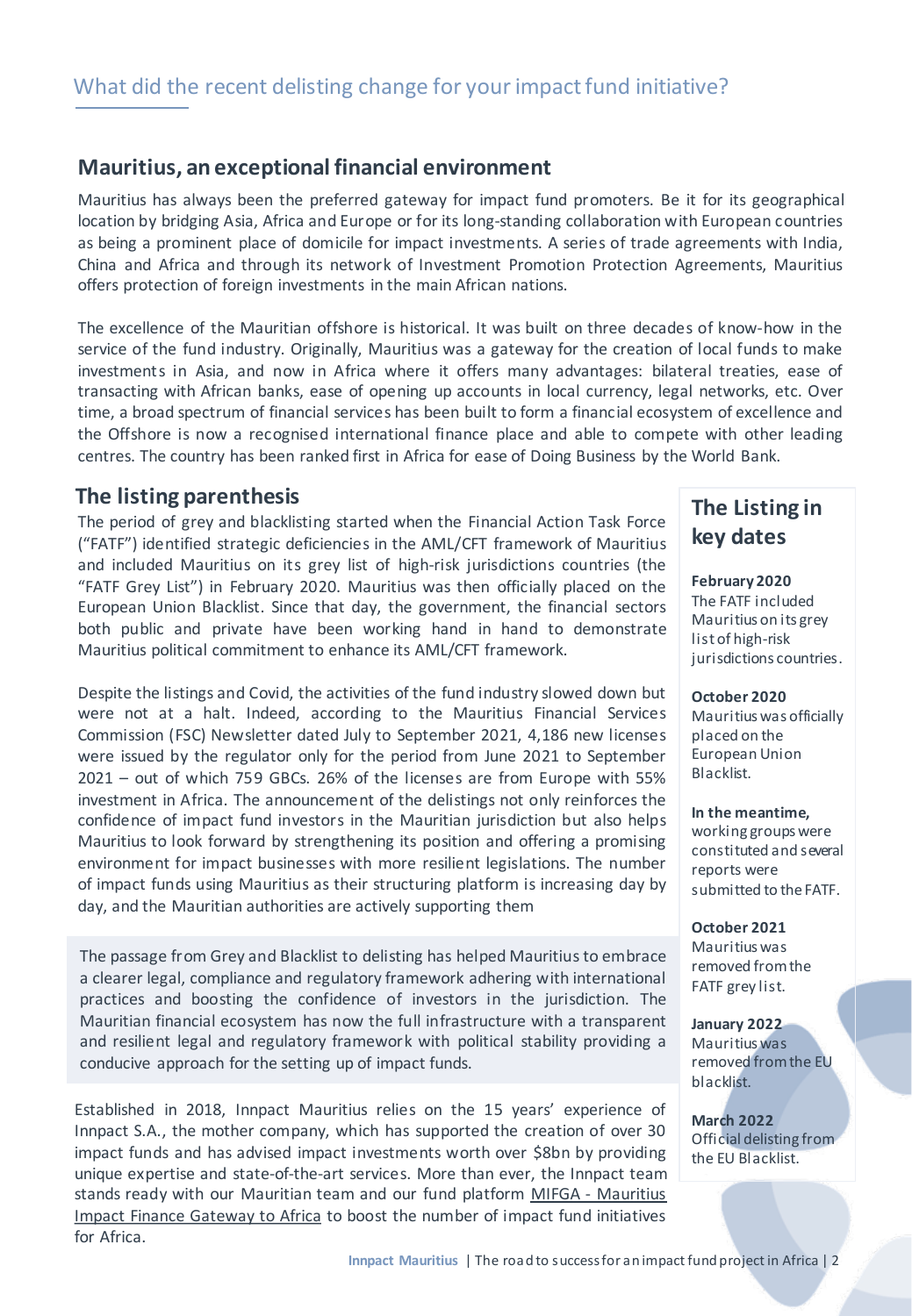# **5 essential steps to get the best setup and management for your impact fund**

| STEP 1: Get the best design for your fund<br>Choose the right partner from the start! Innpact Mauritius supports you in:      |                                                                                                                                                                                                                                                                                                                                                                                                                                                                                                                                                                                                                                                                                                                                                                                                    |
|-------------------------------------------------------------------------------------------------------------------------------|----------------------------------------------------------------------------------------------------------------------------------------------------------------------------------------------------------------------------------------------------------------------------------------------------------------------------------------------------------------------------------------------------------------------------------------------------------------------------------------------------------------------------------------------------------------------------------------------------------------------------------------------------------------------------------------------------------------------------------------------------------------------------------------------------|
| $\circ$<br>Fund<br><b>Setup</b>                                                                                               | Designing and creating the appropriate investment vehide to deploy your impact finance strategy<br>from concept to first closing,<br>Providing structuring services such as design, governance, negotiation with investors, legal feasibility,<br>financial,<br>Implementing the impact structure,<br>Offering admin services-closing-on boarding of investors, first board meetings.                                                                                                                                                                                                                                                                                                                                                                                                              |
| STEP 2: Establish your fund in Mauritius<br>Innpact Mauritius provides you with substance via dedicated professionals on site |                                                                                                                                                                                                                                                                                                                                                                                                                                                                                                                                                                                                                                                                                                                                                                                                    |
|                                                                                                                               |                                                                                                                                                                                                                                                                                                                                                                                                                                                                                                                                                                                                                                                                                                                                                                                                    |
| <b>Substance</b>                                                                                                              | With its presence in Mauritius, Innpact provides you with substance via a dedicated investment<br>committee to assist you in your investment decision process, with a Compliance Officer, as well as<br>portfolio monitoring and reporting tools co-developed with DFIs and impact investors.<br>Leveraging on the experience of the Risk Managers and Risk Officers and Innpact, we also endorse an<br>$\bullet$<br>independent risk management function.<br>We produce customised and statutory reports, independent reviews of NAVs and audit assistance.<br>٠                                                                                                                                                                                                                                  |
|                                                                                                                               |                                                                                                                                                                                                                                                                                                                                                                                                                                                                                                                                                                                                                                                                                                                                                                                                    |
| STEP 3: Choose a turnkey solution<br>A fully integrated fund solution for impact fund promoters                               |                                                                                                                                                                                                                                                                                                                                                                                                                                                                                                                                                                                                                                                                                                                                                                                                    |
|                                                                                                                               |                                                                                                                                                                                                                                                                                                                                                                                                                                                                                                                                                                                                                                                                                                                                                                                                    |
| <b>Turnkey</b><br>solution                                                                                                    | For those managers who want a short time to market structure, we propose MIFGA as a turnkey<br>solution.<br>With pre-selected partners, MIFGA is a "one-stop shop" fund management solution for impact<br>investment managers, allowing them to focus on their core expertise of deal origination &<br>management. Set up as a Mauritius PCC with individual segregated impact investing funds, MIFGA<br>provides you with legally existing, cost efficient and timely solutions.                                                                                                                                                                                                                                                                                                                  |
| STEP 4: Develop your impact fund strategy with our Impact Measurement and Management Services                                 |                                                                                                                                                                                                                                                                                                                                                                                                                                                                                                                                                                                                                                                                                                                                                                                                    |
| We make sure that impact is considered within each activity of the fund                                                       |                                                                                                                                                                                                                                                                                                                                                                                                                                                                                                                                                                                                                                                                                                                                                                                                    |
| <b>Stronger</b><br>impact                                                                                                     | Our goal is to help you achieve the greatest possible impact. This philosophy has driven our company<br>since its inception and explains how we contribute to our dients' success. Impact management should<br>be an integral part of any impact fund. We offer impact measurement and management services to<br>make sure that impact considerations are at the centre of the activities of the fund i.e., in the design of<br>the Impact Management Framework, in the design of the Impact Management System, the<br>implementation of the Impact Management Framework, the on-going Impact Management Support.                                                                                                                                                                                  |
|                                                                                                                               |                                                                                                                                                                                                                                                                                                                                                                                                                                                                                                                                                                                                                                                                                                                                                                                                    |
| STEP 5: Implement full-fledged management services<br>Thanks to a full suite CIS management services                          |                                                                                                                                                                                                                                                                                                                                                                                                                                                                                                                                                                                                                                                                                                                                                                                                    |
|                                                                                                                               |                                                                                                                                                                                                                                                                                                                                                                                                                                                                                                                                                                                                                                                                                                                                                                                                    |
| <b>CIS</b>                                                                                                                    | Beyond the mere provision of substance, Innpact's objective is to support emerging fund managers<br>with all the technical expertise necessary to setup and operate your fund. Our support to the<br>establishment of your fund structure starts from day 1 with the identification of the most suitable<br>legal structure to the establishment of your impact fund up until the first dosing. Once your fund<br>begins its operations, Innpact provides you with core CIS managerial functions but also with a full suite<br>of high standard fund management services induding, among others, risk management, asset and<br>liability management, cash and FX management and impact management.<br>Our preferred partners or service providers of your choice may complement this offering with |
| manager                                                                                                                       | administration, legal or other preferred partners' services depending on your needs.<br>مرتجعا المطارين والمدران لمدر                                                                                                                                                                                                                                                                                                                                                                                                                                                                                                                                                                                                                                                                              |

• Our partnership model allows you to control your fund structure, while also focusing on your deals and gradually internalising fund management expertise.